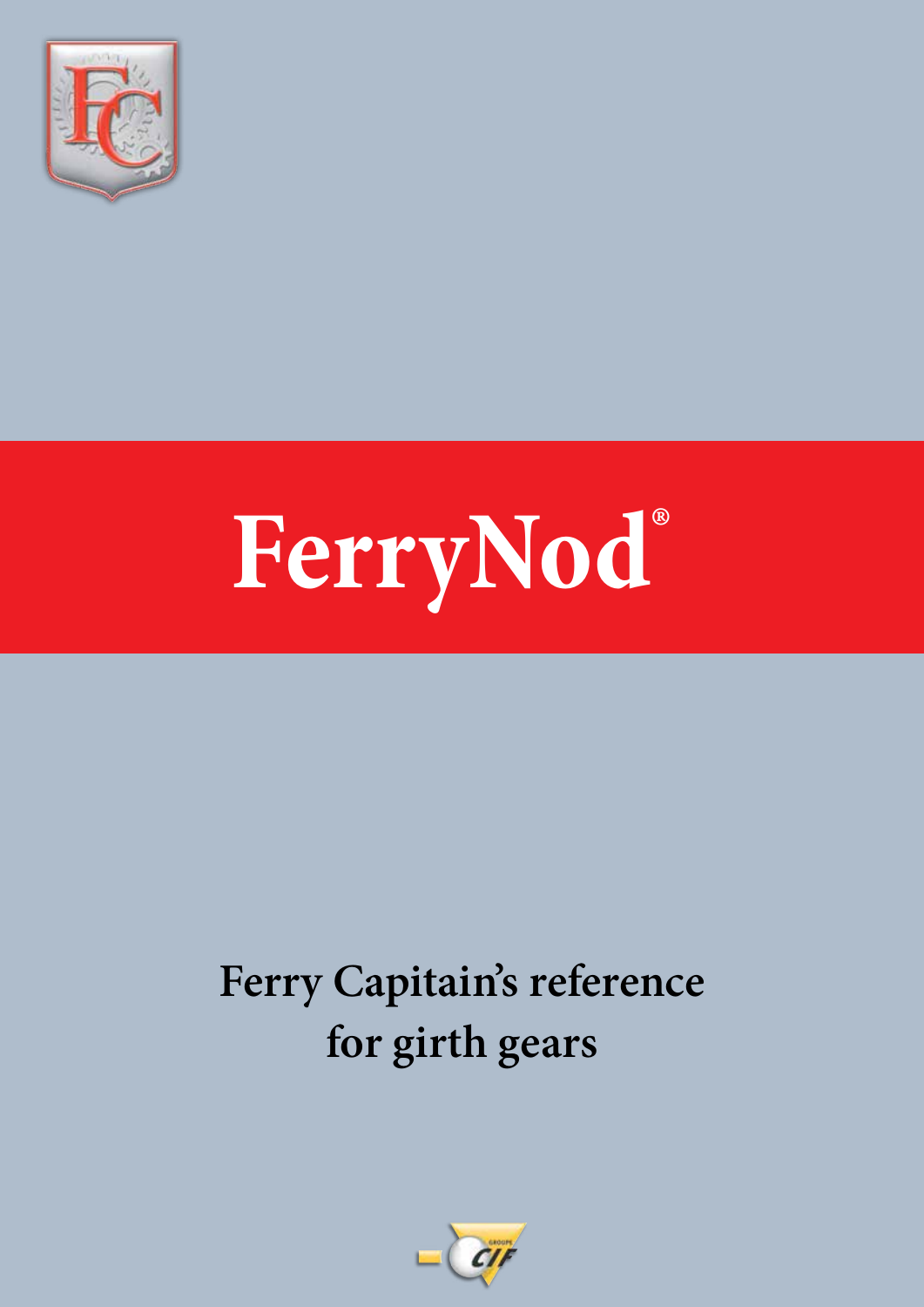





#### **Microstructure**

The matrix evolves as a function of hardness as follows :





- FerryNod® 250 to 270 : pearlitic
- FerryNod® 280 to 300 : pearlito-bainitic
- FerryNod® 310 to 340 : bainitic



#### 1 Physical properties guaranteed

#### **Hardness**

# **FerryNod®**

FerryNod® is a ferrous alloy grade that covers a hardness range from 250 BHN (FerryNod®250) to 340 BHN (FerryNod®340).

## Mininum mechanical properties guaranteed beyond material 2 | **Infirmation** lines

It allows guaranteed minimum mechanical properties and hardness in thick cross-sections (>100 mm).

FerryNod® material grades do not have direct equivalents in published standards.

FerryNod® Grades 320 to 340 are the subject of technical patents.





- Range : from 250 to 340 BHN (minimum guaranteed on casting)
- FerryNod® is a very homogenous material: on a 200 mm thickness cross-section, the maximum hardness loss is 5 BHN.

#### Hardness gradient along tooth root

• Tensile properties obtained from test bars machined, with integrally-cast test blocks. • Fatigue limits specific to gearing are as specified by ISO 6336 Grade ME and AGMA 6014 grade M2. • The same standard, non destructive , test methods (e.g., UT, MP, …) applicable for steel are used to verify the soundness of the castings, even for cross-section thicknesses exceeding 1000 mm.

Material standard EN 1563 does not specify minimum mechanical properties for high hardness material, having thick cross-sections (see table below).

| <b>Material Grade</b> |        | <b>Section</b><br>thickness           | <b>Yield strength</b><br>0.2%                                             | <b>Tensile</b><br>Strength                                         | Elongation                              |
|-----------------------|--------|---------------------------------------|---------------------------------------------------------------------------|--------------------------------------------------------------------|-----------------------------------------|
| Designation           | Number | ŧ<br>mm                               | Rp 0,2<br><b>MPa</b><br>min.                                              | Rm<br><b>MPa</b><br>min.                                           | $\overline{A}$<br>$\frac{9}{6}$<br>min. |
| EN-GJS-800-2          | 5.3301 | t < 30<br>30 < t < 60<br>60 < t < 200 | 480<br>800<br>* To be specified and agreed upon by supplier and purchaser |                                                                    |                                         |
| EN-GJS-900-2          | 5.3302 | t < 30<br>30 < t < 60<br>60 < t < 200 | 600                                                                       | 900<br>* To be specified and agreed upon by supplier and purchaser |                                         |

FerryNod® bridges the gaps in the specification by guaranteeing mechanical properties on thick crosssections.

|                           | Tensile testing          |                       |                | <b>Fatigue testing</b>                                            |                                                                    |  |
|---------------------------|--------------------------|-----------------------|----------------|-------------------------------------------------------------------|--------------------------------------------------------------------|--|
| Grade                     | Tensile Strength<br>(Rm) | <b>Yield Strength</b> |                | <b>Fatique Limit</b>                                              | <b>Fatique Limit</b>                                               |  |
|                           |                          | 0,2% (Rp0,2)          | $A\%$          | tooth root $\sigma_{\text{film}}$<br>min.<br>(N/mm <sup>2</sup> ) | tooth flank $\sigma_{\text{film}}$<br>min.<br>(N/mm <sup>2</sup> ) |  |
|                           | min. (MPa)               | min. (MPa)            |                |                                                                   |                                                                    |  |
| FerryNod® 250             | 750                      | 540                   | $\overline{3}$ | 229                                                               | 625                                                                |  |
| FerryNod <sup>®</sup> 270 | 790                      | 550                   | 3              | 237                                                               | 655                                                                |  |
| FerryNod <sup>®</sup> 280 | 800                      | 550                   | $\overline{2}$ | 240                                                               | 670                                                                |  |
| FerryNod® 285             | 810                      | 560                   | $\overline{2}$ | 242                                                               | 678                                                                |  |
| FerryNod <sup>®</sup> 290 | 820                      | 560                   | $\overline{2}$ | 244                                                               | 685                                                                |  |
| FerryNod <sup>®</sup> 300 | 850                      | 570                   | $\mathbf{1}$   | 248                                                               | 700                                                                |  |
| FerryNod® 310             | 870                      | 570                   | 1              | 252                                                               | 715                                                                |  |
| FerryNod <sup>®</sup> 320 | 890                      | 580                   | 1              | 256                                                               | 730                                                                |  |
| FerryNod <sup>®</sup> 330 | 910                      | 590                   | 1              | 259                                                               | 745                                                                |  |
| FerryNod <sup>®</sup> 340 | 930                      | 600                   | 1              | 263                                                               | 760                                                                |  |

Minimum mechanical properties values guaranteed by FERRY CAPITAIN for FerryNod® grades